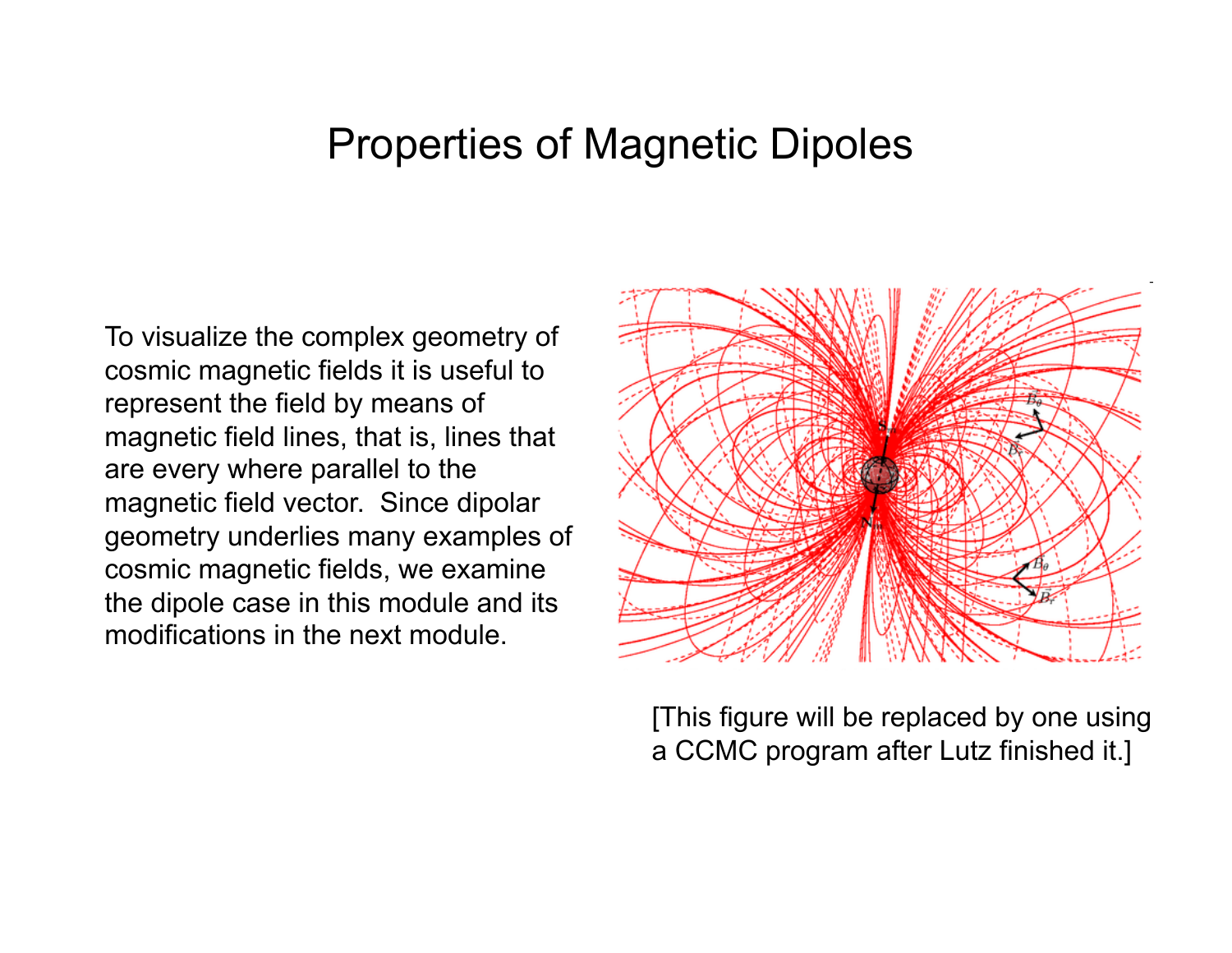• **The equations of a dipole field in spherical polar coordinates (***r,θ,φ***) are** 

| $B_r = 2M \cos \theta/r^3$ | (1) |
|----------------------------|-----|
| $B_a = M \sin \theta/r^3$  | (2) |
| $B_{\omega} = 0$           | (3) |

• **where** *M* **is the dipole moment, which can be positive or negative. In the case of Earth,** *M = -***8x1015 T m3 or -31,000 nT Re 3. It is often useful to use latitude (***λ***) instead of colatitude (***θ***); then the equations are** 

| $B_r = 2M \sin \lambda/r^3$          | (4) |
|--------------------------------------|-----|
| $B_{\lambda}$ = -M cos $\lambda/r^3$ | (5) |
| $B_{\omega} = 0$                     | (6) |

• **where** *λ* **is negative in the southern hemisphere so that**  *dλ = -dθ* **at all latitudes. We will also find it useful to employ the cartesian (***x,y,z***) coordinate system, where** *x* **points sunward,** *z* **points northward and is coaxial with the dipole, and** *y* **completes the set. Then we have** 

| $B_v = 3M xz/r^5$            | (7) |
|------------------------------|-----|
| $B_v = 3M$ yz/r <sup>5</sup> | (8) |
| $B_7 = M (3z^2-r^2)/r^5$     | (9) |

Dipole Field **Equations** 



**Digression on the distinction between dipole moment, M, used in planetology and magnetic moment, µ, used in plasma physics, notably the magnetic moment of a charged particle in a magnetic field.**  $μ = 4π M/μ<sub>o</sub> = Mx10<sup>7</sup>$ **. Whereas M has the dimensions of T m3, µ has the dimensions of J/T. Thus, M is more convenient when discussing the spatial properties of the dipole field, but µ is more convenient when discussing magnetic energy.**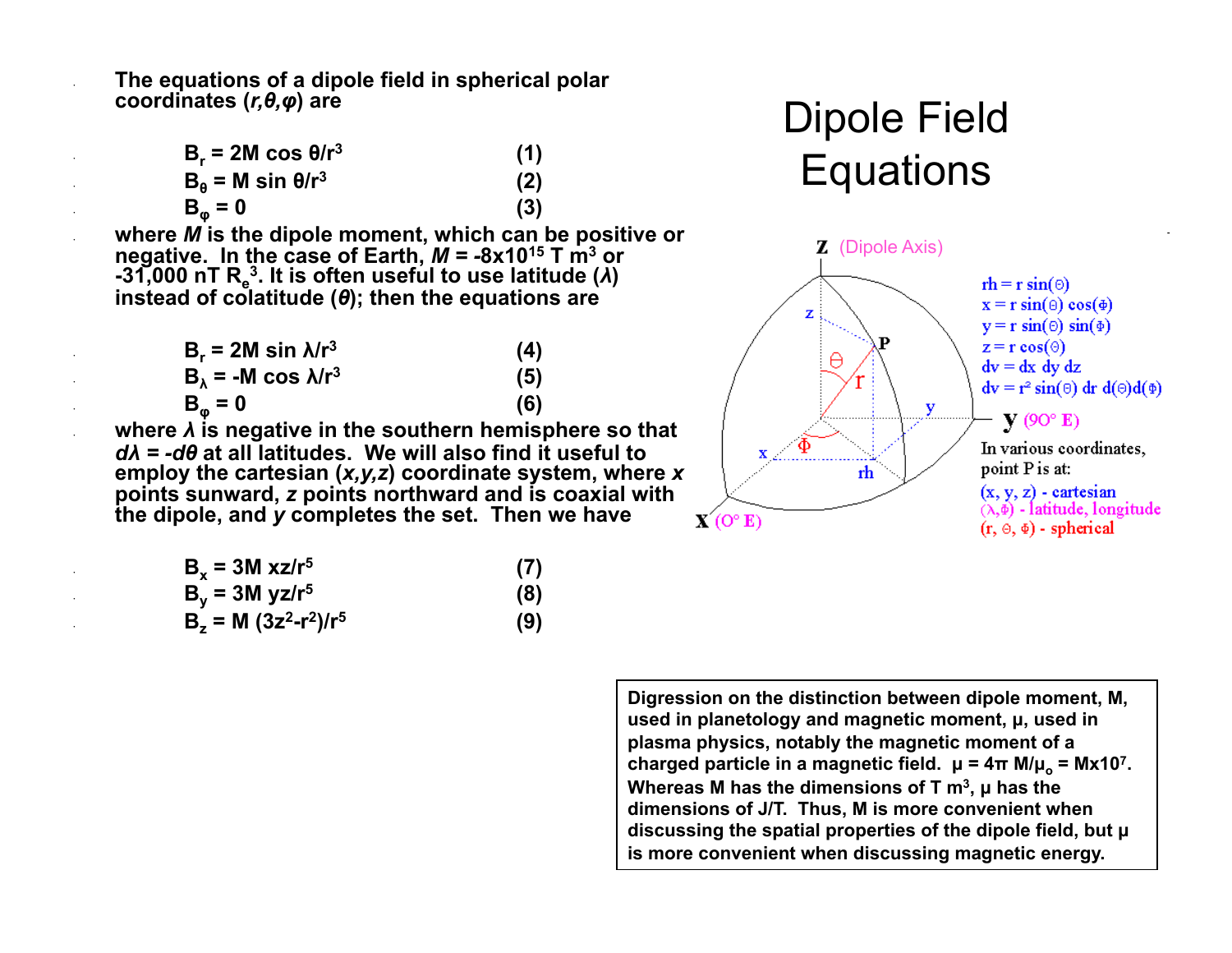#### **Potential Form of the Dipole Field Equations**

• **The field of a dipole is both curl-free (no currents) and divergencefree (like all magnetic fields). Therefore, there exist a scalar potential,**  *Φ***, and a vector potential,** *A***, from which the field equations may be generated by differentiation.** 

| $B = -\nabla \Phi$                                                  | (10)         |
|---------------------------------------------------------------------|--------------|
| where                                                               |              |
| $\Phi = M \cos \theta/r^2$<br>and<br>$B = \nabla \times A$<br>where | (11)<br>(12) |
|                                                                     |              |

 $A = M \sin \theta/r^2 \varphi$  (13) • **and** *φ* **is the unit vector in the φ direction.**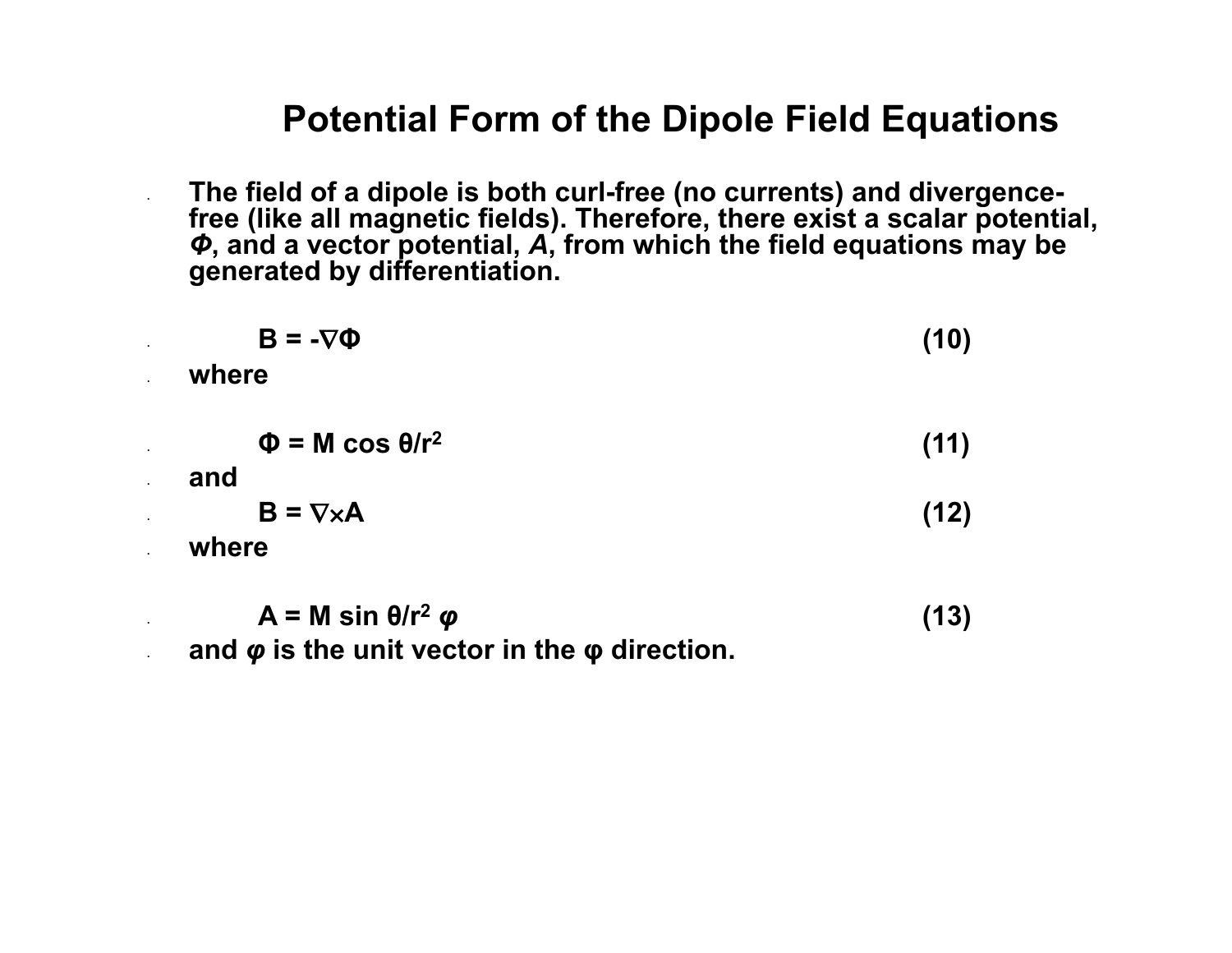**Integrating the field-line equation** 

$$
dr/B_r = rd\theta/B_\theta \qquad (14)
$$

• **gives** 

 $r = L \sin^2\theta$  (15)

• **where the integration constant, written as** *L* **by convention, denotes the distance at which the field line crosses the equator.** 

• **This equation was used to plot the field lines in adjacent figure. The field lines are selfsimilar in the sense that normalized to their equatorial crossing distance,** *L***, they have the same shape:** 

 $\eta = \sin^2\theta$  (16) • **where** *η* **is normalized radial distance,** *r/L***.** 

• **This means that that if you expand or contract a dipole field line keeping its shape the same but moving its equatorial crossing distance from** *L* **to** *L'***, then it will lie on top of the dipole field line with** *L'* **as its equatorial crossing distance.**

## **Dipole Field Line Geometry**

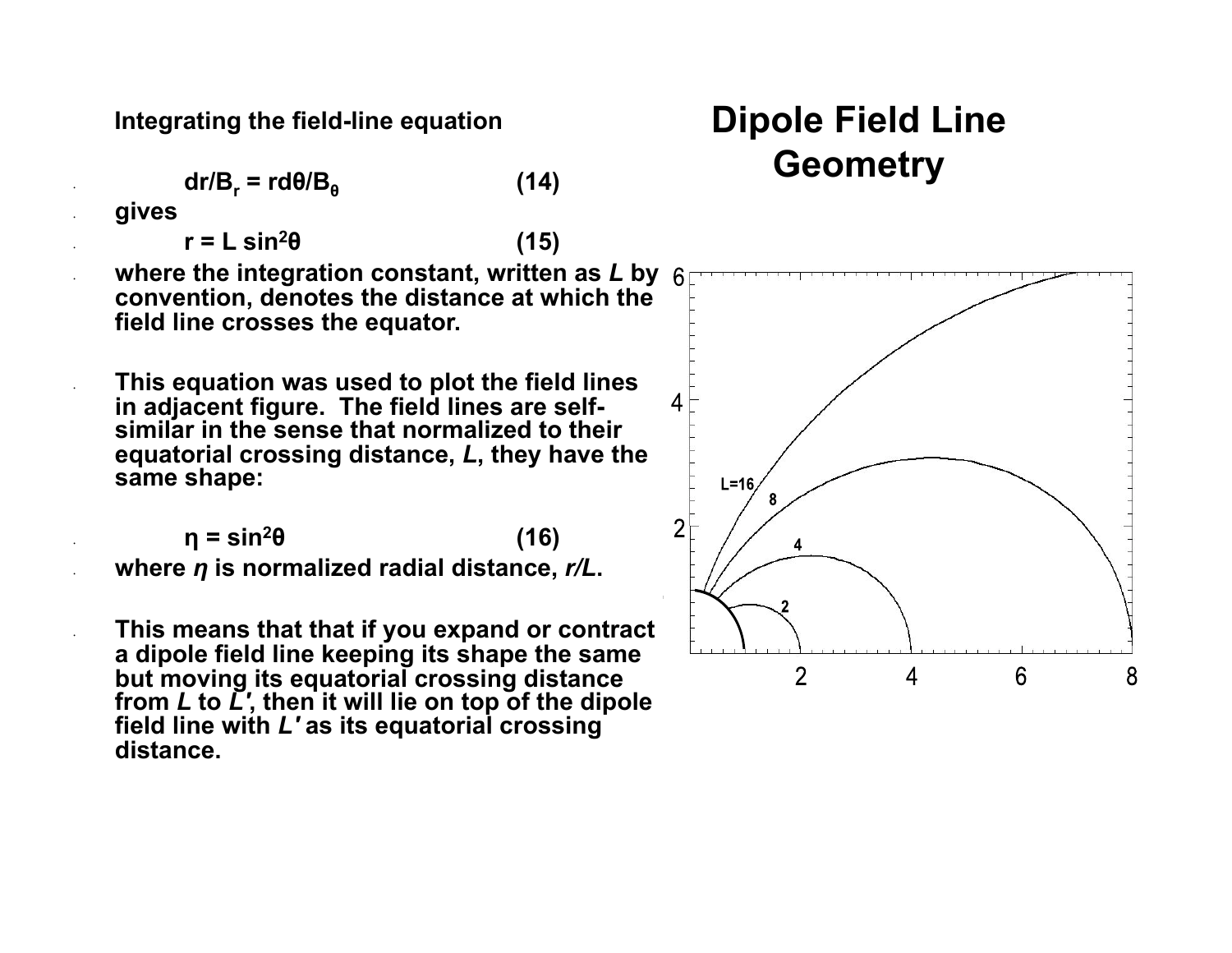#### **Self Similarity of Dipole Field Lines**

 **An interesting property of selfsimilarity of dipole field lines is that at fixed latitude they all make the same angle with respect to the radial. For example, at latitude 35.3o every dipole field line reaches its maximum distance from the equatorial plane and at that point is parallel to the equatorial plane. As a corollary, this means that the north-south (***z***) component of every dipole field changes sign at 35.3o latitude.** 

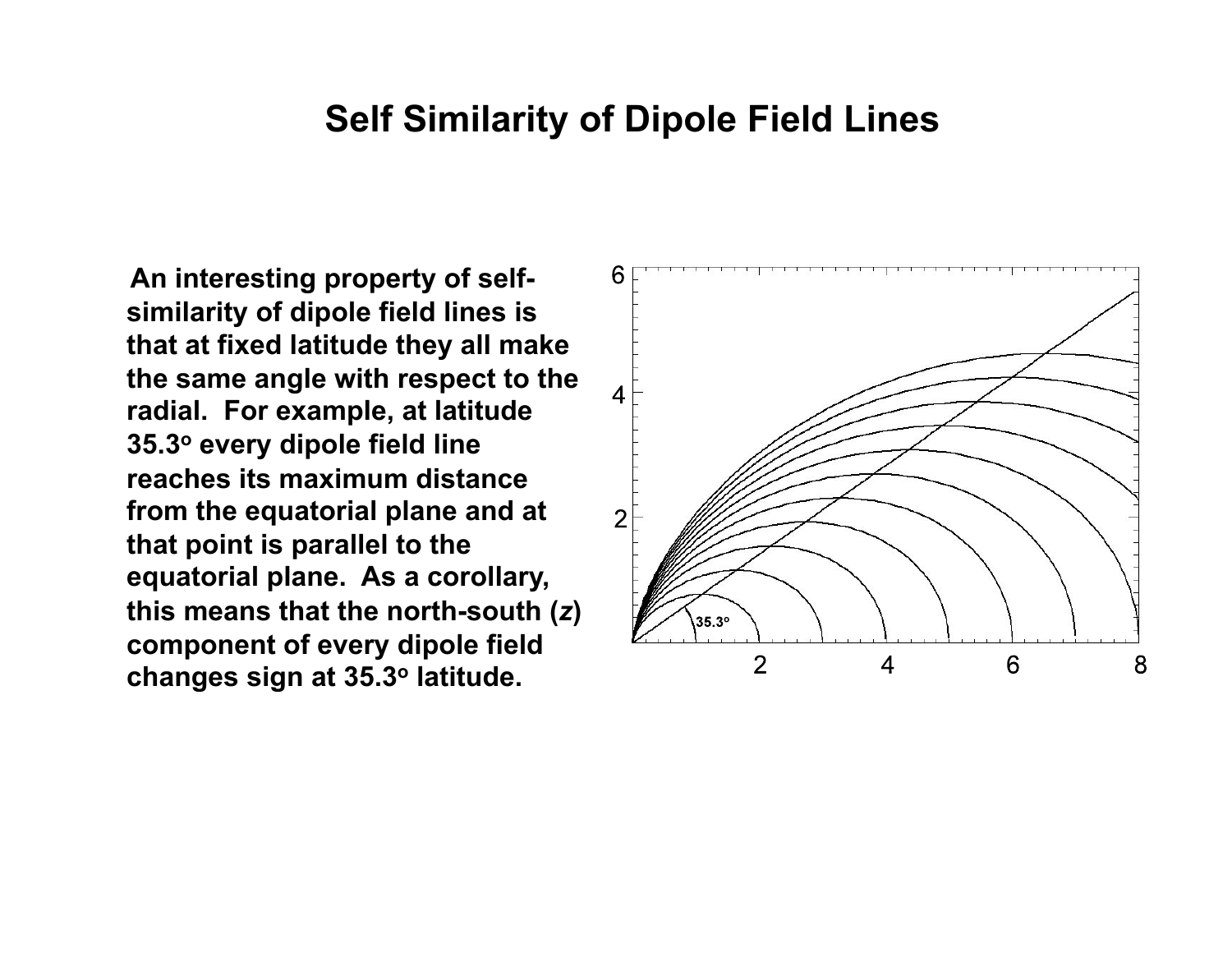### **Dipole Field Strength**

• **The dipole field equations (1) to (3) say that a dipole field is parallel to the radial direction over the poles and perpendicular to the radial direction on the equator. It is twice as strong at the pole as at the equator at a fixed radial distance. At any latitude, the field strength decreases with radial distance as** *1/r3***. The following equation makes explicit the dependence of field strength on distance and latitude.** 

$$
B = |M| (1+3\cos^2\theta)^{1/2}/r^3 \qquad (17)
$$

• **The latitude dependence of field strength is plotted in the figure.** 

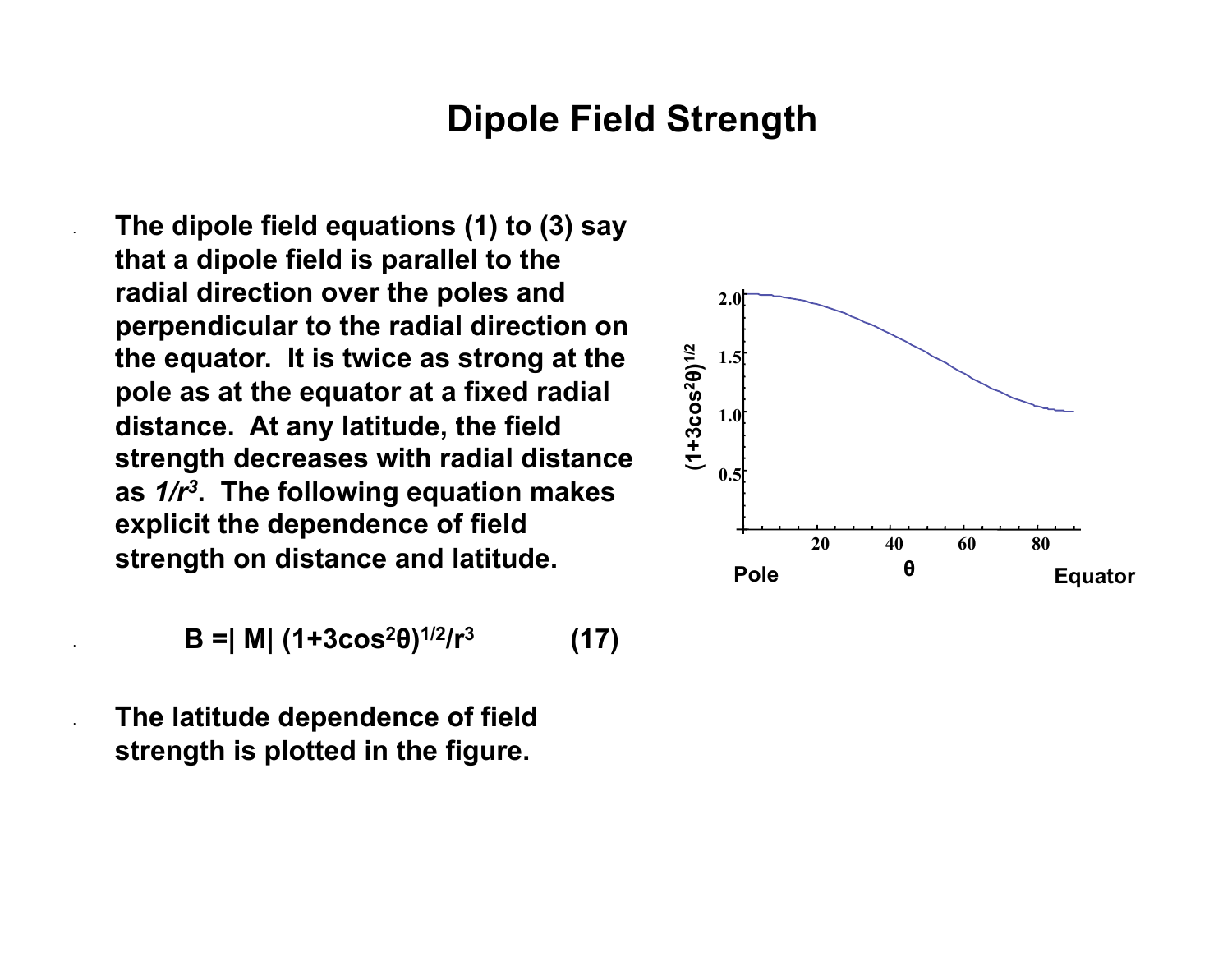### **Field Line Inclination**

• **Right at the pole a dipole field is parallel (or antiparallel) to the radial direction and right on the equator a dipole field is perpendicular to the radial direction. At other latitudes the angle between the radial direction and the magnetic field of a dipole (the complement of the inclination of the field) is given by** 

 $\alpha(\theta) = \cos^{-1}(2 \cos \theta/(1+3 \cos^2 \theta)^{1/2})$  (18) • **This angle is plotted in the adjacent figure, from which we see that**  $\alpha(0)=0^\circ$  **and** <sup>α</sup>*(90)=90o* **as claimed.** 

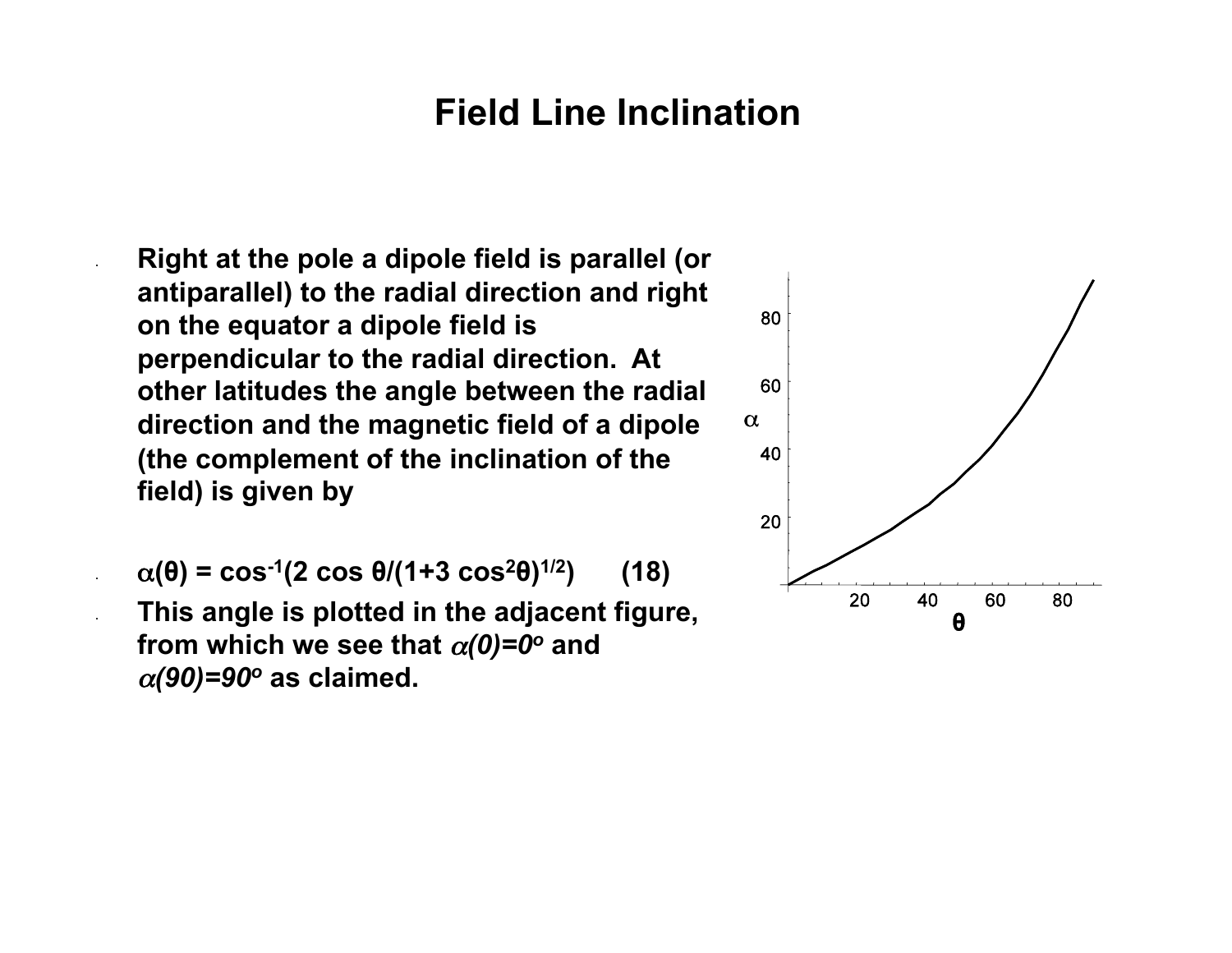### **The Polar Region**

Around the pole  $(θ = 0)$  the behavior of  $α(θ)$  is nearly linear. To determine the linear coefficient at the pole, we differentiate

 $d\alpha/d\theta = 2/(1+3 \cos^2\theta)$  (19)

which when evaluated at  $θ = 0$  gives dα/d $θ = ½$ . That is, around the pole the angle,  $\alpha$ , between a dipole field line and the vertical direction is about half the polar angular, *θ*.